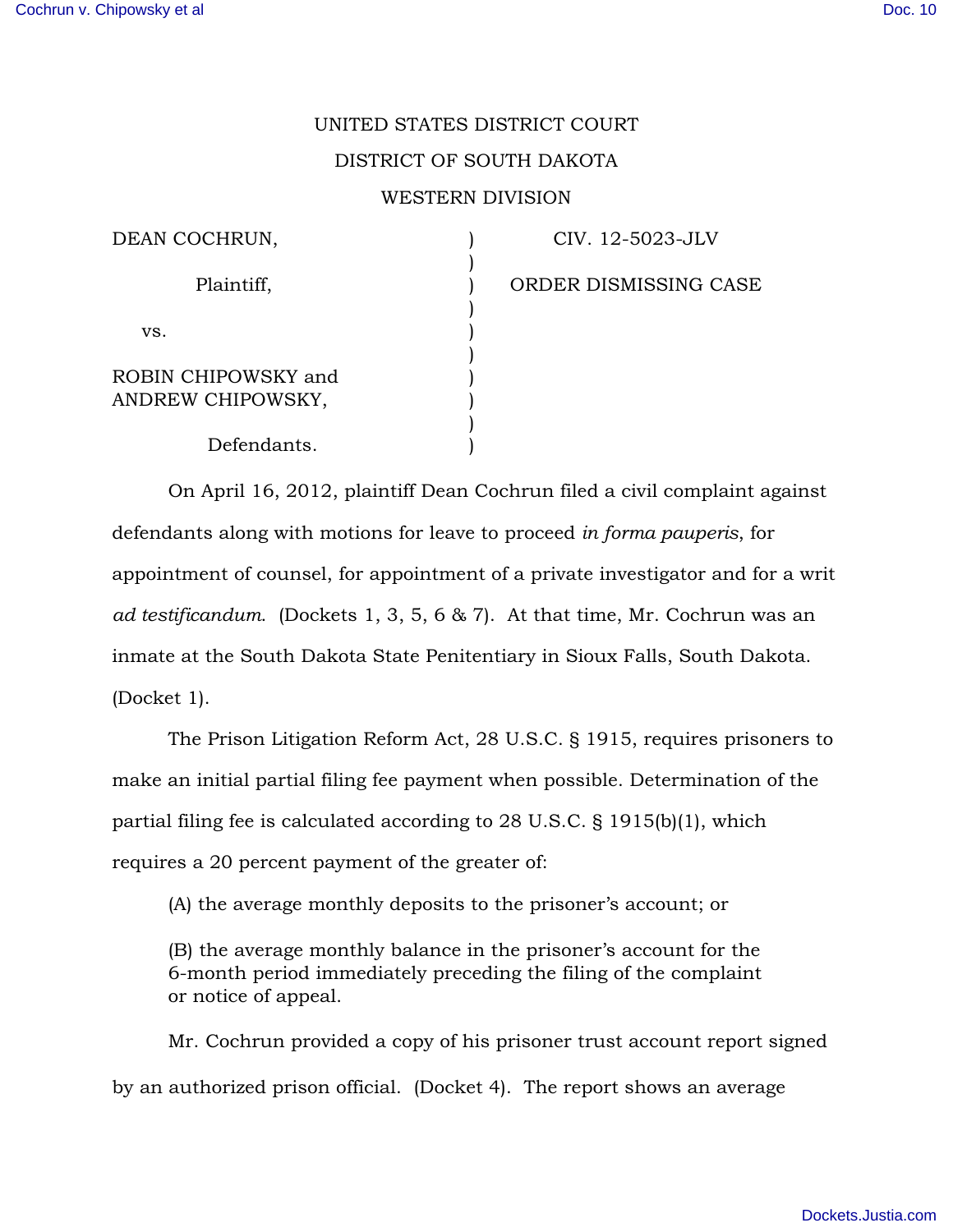monthly deposit for the past six months of \$31.02, an average monthly balance for the past six months of negative \$12.02, and a current balance of negative \$33.90. Id. Mr. Cochrun represented he has no other assets of any kind. (Docket 3). In light of this information, the court finds Mr. Cochrun is not required to make an initial partial filing fee.

Under 28 U.S.C. § 1915A, the court must review a prisoner complaint and identify cognizable claims or dismiss the complaint if it is frivolous, malicious, or fails to state a claim upon which relief may be granted. This screening process "applies to all civil complaints filed by [a] prisoner[], regardless of payment of [the] filing fee." Lewis v. Estes, 242 F.3d 375 \*1 (8th Cir. 2000) (unpublished) (citing Carr v. Dvorin, 171 F.3d 115, 116 (2d Cir. 1999). "[A] complaint, containing as it does both factual allegations and legal conclusions, is frivolous where it lacks an arguable basis either in law or in fact. . . . § 1915(d)'s term 'frivolous,' when applied to a complaint, embraces not only the inarguable legal conclusion, but also the fanciful factual allegation." Neitzke v. Williams, 490 U.S. 319, 325 (1989).

Mr. Cochrun's complaint asserts apparent civil rights claims against defendants under 42 U.S.C. § 1983 *et seq*. (Docket 1). The unlawful conduct by these private-actor defendants is alleged to arise out of a 2003 Meade County, South Dakota, child in need of supervision file, #03-30, and a 2008 Lawrence County, South Dakota, juvenile case, #08-97. Id. at p. 1.

2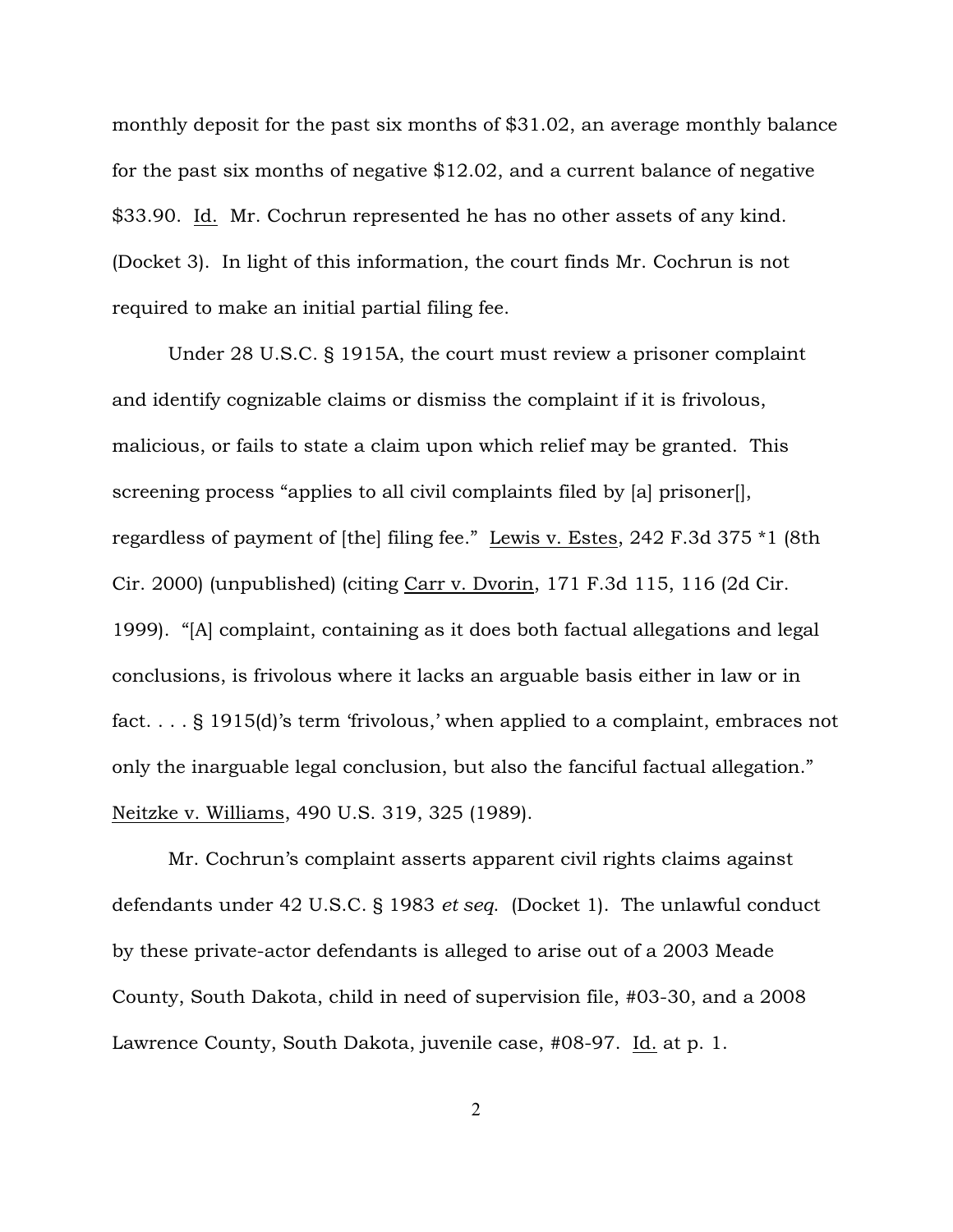"Federal courts are courts of limited jurisdiction . . . ." Mamot Feed Lot and Trucking v. Hobson, 539 F.3d 898, 902 (8th Cir. 2008). "[A] district court's federal question jurisdiction extends only to 'civil actions arising under the Constitution, laws, or treaties of the United States." Id. (citing 28 U.S.C. § 1331). "[S]ubject matter jurisdiction is a threshold question [which] must [be] address[ed] at the outset." Carton v. General Motor Acceptance Corp., 611 F.3d 451, 455 (8th Cir. 2010). "The threshold requirement in every federal case is jurisdiction and we have admonished the district court to be attentive to a satisfaction of jurisdictional requirements in all cases." Sanders v. Clemco Industries, 823 F.2d 214, 216 (8th Cir. 1987).

"Section 1983 provides a civil cause of action against any person who, under color of state law, causes a deprivation of the rights, privileges, or immunities secured by the Constitution and laws of the United States." Wagner v. Jones, 664 F.3d 259, 268 (8th Cir. 2011). A § 1983 claim requires a showing that a person allegedly causing a constitutional deprivation was acting under color of state law. Id. "Only state actors can be held liable under Section 1983." Youngblood v. Hy-Vee Food Stores, Inc., 266 F.3d 851, 855 (8th Cir. 2001).

Mr. Cochrun's sole "federal" claim against these defendants is that they participated in the two South Dakota child welfare cases. There is no allegation they conspired with South Dakota Department of Social Services'

3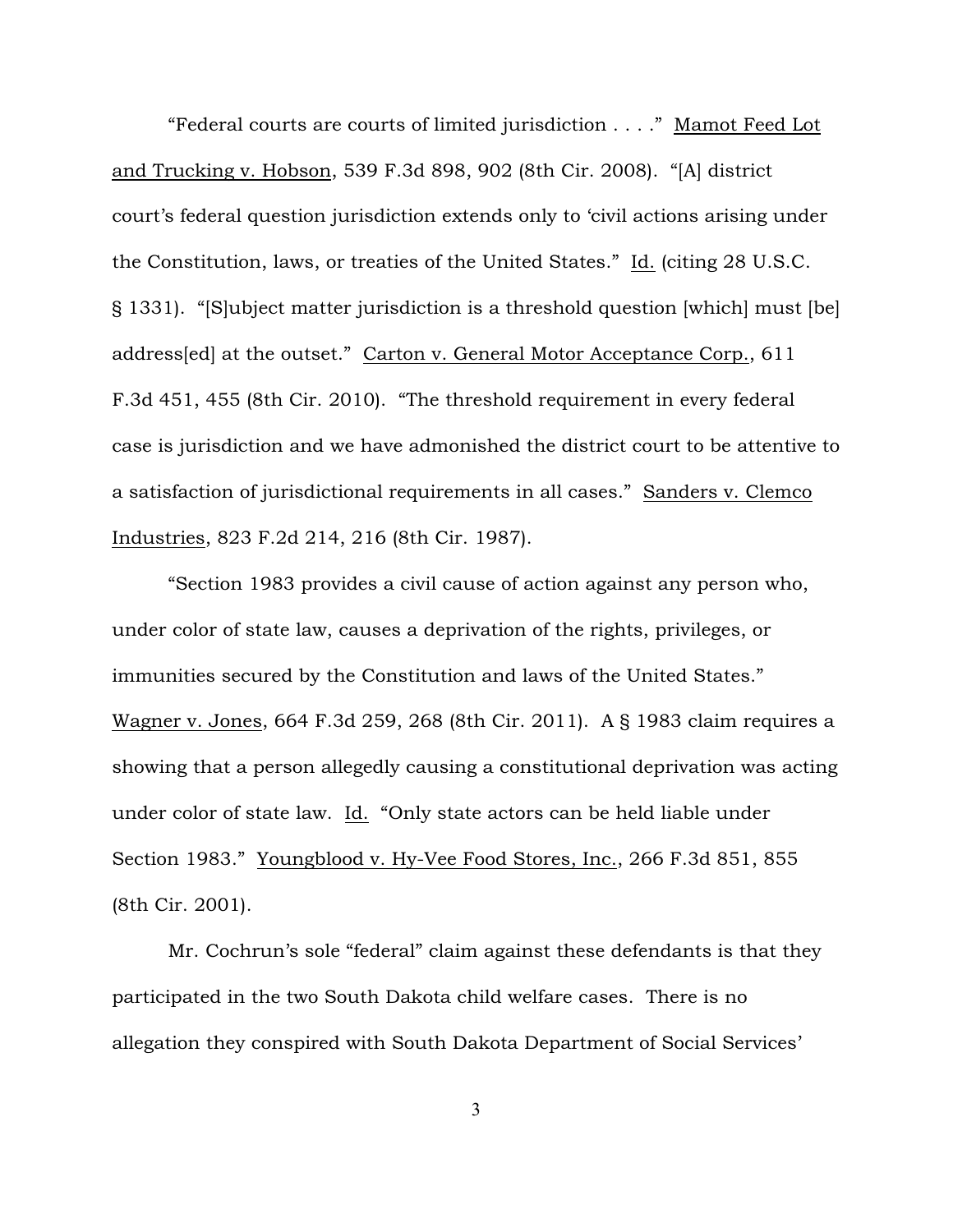officials or employees to violate Mr. Cochrun's constitutional rights under § 1983. Murray v. Lene, 595 F.3d 868, 870 (8th Cir. 2010). The complaint fails to identify a federal claim. Id.

Whether plaintiff's complaint alleges a state law claim against these defendants need not be resolved at this juncture. The court chooses to exercise its discretion to dismiss any state law claim when all federal claims are dismissed. 28 U.S.C. § 1367(c). See Gibson v. Weber, 431 F.3d 339, 342 (8th Cir. 2005) (Congress unambiguously granted district courts discretion in 28 U.S.C. § 1367(c) to dismiss supplemental state-law claims when all federal claims have been dismissed).

The court finds Mr. Cochrun's complaint fails to allege a federal claim upon which relief may be granted. Because the court declines to exercise supplemental jurisdiction over any potential state claim, the court has not determined whether the complaint is "frivolous, malicious, or fails to state a claim upon which relief may be granted  $\ldots$  ." 28 U.S.C. § 1915(g). Accordingly, it is hereby

ORDERED that Mr. Cochrun's motion to proceed *in forma pauperis* (Docket 3) is granted.

IT IS FURTHER ORDERED that the institution having custody of Mr. Cochrun is hereby directed that whenever the amount in Mr. Cochrun's trust account exceeds \$10, monthly payments equal to 20 percent of the

4